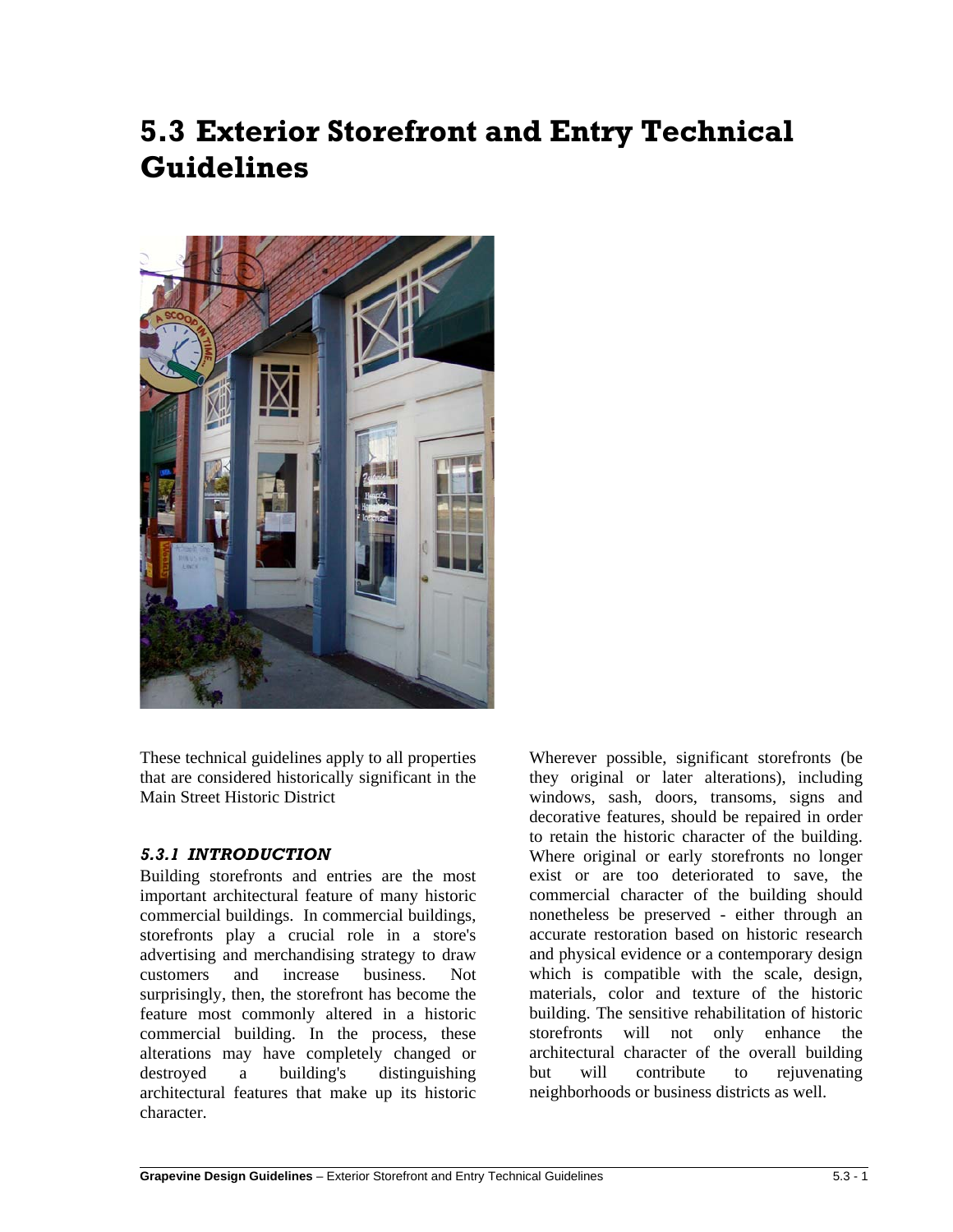Refer to 'Storefront & Entry Design Guidelines,' section 4.3 for design information regarding storefronts and entries in historic commercial properties.

### *5.3.2 EVALUATION OF THE PHYSICAL CONDITION*

The physical condition of a storefront can show mild, moderate or severe deterioration:

• *Mild Deterioration:* Do the surface materials need repair? Is paint flaking? Are metal components rusting? Do joints need recaulking where materials meet glass windows? Mild deterioration generally requires only maintenance level treatments.



MILDLY DETERIORATED PAINTED SURFACE.

 $\overline{a}$ 

• *Moderate Deterioration:* Can rotted or rusted or broken sections of material be replaced with new material to match the old? Can solid material (such as Carrara glass) from a non-conspicuous location be used on the historic facade to repair damaged elements? Do stone or brick components need repointing? Is the storefront watertight with good flashing connections? Are there leaky gutters or air conditioner units which drip condensation on the storefront? Is caulking needed? Moderate deterioration generally requires patching or splicing of the existing elements with new pieces to match the deteriorated element.

• *Severe Deterioration:* Have existing facing materials deteriorated beyond repair through vandalism, settlement, or water penetration? Is there a loss of structural integrity? Is the material rusted through, rotted, buckling, or completely missing? Are structural lintels sagging? Are support columns settled or out of alignment? Severe deterioration generally requires replacement of deteriorated elements as part of the overall rehabilitation.

#### *5.3.3 DECIDING A COURSE OF ACTION*

The evaluation of the storefront's architectural features and physical condition will help determine the best course of action in the actual rehabilitation work. The following recommendations, adapted from the Secretary of the Interior's *"Standards for Rehabilitation",* are designed to ensure that the historic commercial character of the building is retained in the rehabilitation process.

If the original or significant storefront or entry exists, repair and retain the historic features using recommended treatments. Removal of later additions that contribute to the character of the building should not be undertaken.

If the original or significant storefront or entry no longer exists or is too deteriorated to save, undertake a contemporary design which is compatible with the rest of the building in scale, design, materials, color and texture; or undertake an accurate restoration based on historical research and physical evidence (see section on *"Replacement Storefronts"* in this chapter).

The new storefront design should not draw attention away from the historic building with its detailing but rather should respect the existing historic character of the overall building. A new design that copies traditional details or features from neighboring buildings or other structures of the period may give the building a historical appearance which blends in with its neighbors but which never, in fact, existed. For this reason, use of conjectural designs, even if based on similar buildings elsewhere in the neighborhood or the availability of different architectural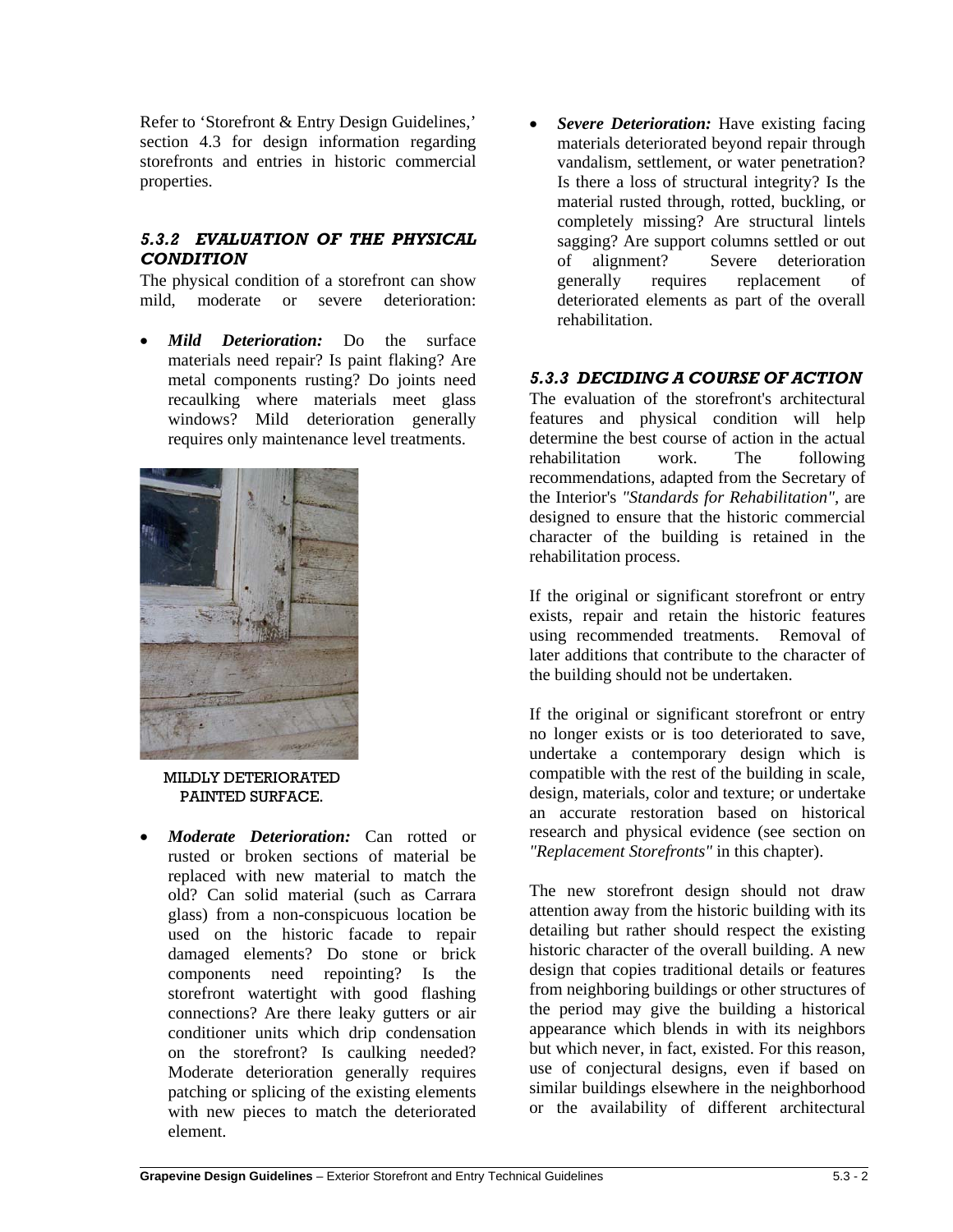elements from other buildings or structures, is generally not recommended.

#### *5.3.4 REHABILITATING WOOD STOREFRONTS*

The key to the successful rehabilitation of wooden storefronts is a careful evaluation of existing physical conditions. Moisture, sun, vandalism, insect attack, and lack of maintenance can all contribute to the deterioration of wooden storefronts. Paint failure should not be mistakenly interpreted as a sign that the wood is in poor condition and therefore irreparable. Wood is frequently in sound physical condition beneath unsightly paint. An ice pick or awl may be used to test wood for soundness - decayed wood that is jabbed will lift up in short irregular pieces; sound wood will separate in long fibrous splinters.

Wood storefronts showing signs of physical deterioration can often be repaired using simple methods. Partially decayed wood can be patched, built up, chemically treated or consolidated and then painted to achieve a sound condition, good appearance, and greatly extended life.

To repair wood showing signs of rot, it is advisable to dry the wood; carefully apply a fungicide such as pentachlorophenol (a highly toxic substance) to all decayed areas; then treat with 2 or 3 applications of boiled linseed oil  $(24)$ hours between applications). Afterward, fill cracks and holes with putty; caulk the joints between the various wooden members; and finally prime and paint the surface.

Partially decayed wood may also be strengthened and stabilized by consolidation, using semirigid epoxies which saturate porous decayed wood and then harden. The consolidated wood can then be filled with a semirigid epoxy patching compound, sanded and painted.

Where components of wood storefronts are so badly deteriorated that they cannot be stabilized, it is possible to replace the deteriorated parts with new pieces. These techniques all require skill and some expense, but are recommended in cases where decorative elements, such as brackets or pilasters, are involved. In some cases, missing edges can be filled and rebuilt using wood putty or epoxy compounds. When the epoxy cures, it can be sanded smooth and painted to achieve a durable and waterproof repair.

**Repainting Wood Storefronts:** wood storefronts were historically painted to deter the harmful effects of weathering (moisture, ultraviolet rays from the sun, wind, etc.) as well as to define and accent architectural features. Repainting exterior woodwork is thus an inexpensive way to provide continued protection from weathering and to give a fresh appearance to the storefront.

As a general rule, removing paint from historic exterior woodwork should be avoided unless absolutely essential; see *Paint and Color Design Guidelines* chapter for information on paint removal and re-painting. Once conditions warranting removal have been identified, however, paint can be removed to the next sound layer using the gentlest method possible, then the woodwork repainted. For example, such conditions as mildewing, excessive chalking, or staining (from the oxidization of rusting nails or metal anchorage devices) generally require only thorough surface cleaning prior to repainting.



SEVERELY DETERIORATED PAINTED SURFACE ON WOOD DUE TO WEATHERING AND LACK OF MAINTENANCE.

There are several acceptable methods for total paint removal, final preparation for new paint and painting, depending on the particular wooden element involved; detailed information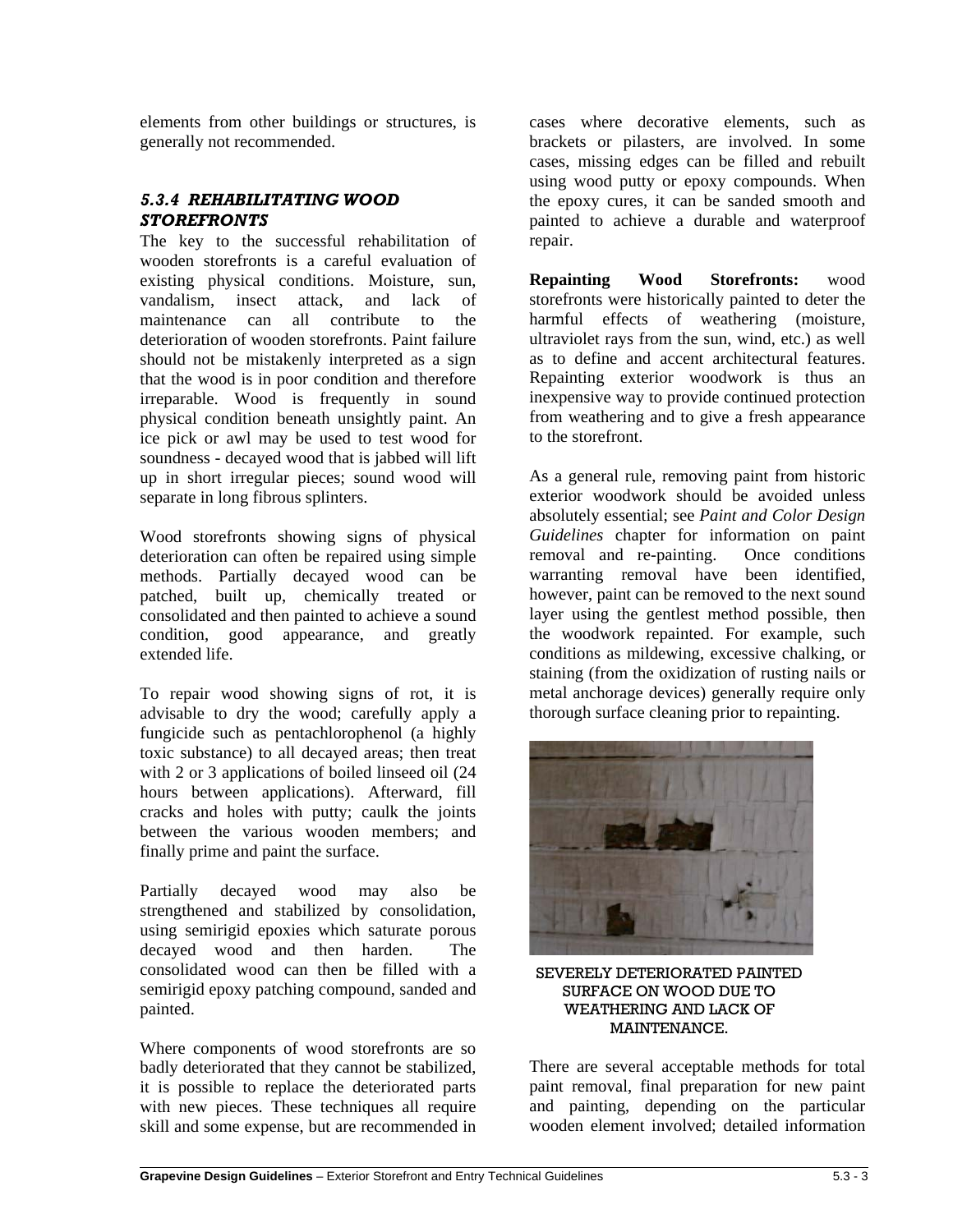on these methods are provided in the *Paint and Color Design Guidelines* chapter.

Relative to storefronts, detachable wooden elements such as exterior shutters, balusters and columns, can probably best be chemically stripped by means of immersion in commercial dip tanks because other methods are too laborious. Care must be taken in neutralizing and rinsing all chemical residue off the wood prior to painting or the new paint will not adhere.

#### *5.3.5 REHABILITATING MASONRY STOREFRONTS*

Some storefronts are constructed of brick or stone, and like their metal and wooden counterparts, also may have been subjected to physical damage or alterations over time. Although mortar may have disintegrated, inappropriate surface coatings applied, and openings reduced or blocked up, careful rehabilitation will help restore the visual and physical integrity of the masonry storefront.

*Repair and Replacement of Masonry:* if obvious signs of deterioration - disintegrating mortar, spalling bricks or stone - are present, the causes (ground moisture, leaky downspouts, etc.) should be identified and corrected. Some repointing may be necessary on the masonry surface, but should be limited to areas in which so much mortar is missing that water accumulates in the mortar joints, causing further deterioration. New mortar should duplicate the composition, color, texture, and hardness, as well as the joint size and profile of the original. Badly spalling bricks may have to be replaced.

*Cleaning Masonry:* Inappropriate cleaning techniques can be a major source of damage to historic masonry buildings. Historic masonry should be cleaned only when necessary to halt deterioration or to remove graffiti and stains, and always with the gentlest means possible, such as water and a mild detergent using natural bristle brushes, and/or a non-harmful chemical solution, both followed by a low-pressure water rinse.

 $\overline{a}$ 

Refer to the *Masonry Design Guidelines* chapter for detailed information on Cleaning Masonry.

Removing unsightly mastic from masonry presents a similarly serious problem. Its removal by mechanical means may result in abrading the masonry, and chemical and heat methods may prove ineffective, although solvents like acetone will aid in softening the hardened mastic. If the mastic has become brittle, a flat chisel may be used to pop it off; but this technique, if not undertaken with care, may result in damaging the masonry.

And even if total removal is possible, the mastic may have permanently stained the masonry. Replacement of these masonry sections marred by mastic application may be one option in limited situations; individual pieces of stone or bricks that have been damaged by inappropriate alterations may be cut out and replaced with new pieces that duplicate the original. However, since an exact match will be nearly impossible to achieve, it may be necessary to paint the repaired masonry in order to create a harmonious facade. Replacement of a large area with new materials may not be acceptable as it may give the building a new, non-historic appearance inappropriate to the building style and period.

#### *5.3.6 REHABILITATING CAST IRON STOREFRONTS*

Cast iron storefronts are usually encrusted with layers of paint which need to be removed to restore crispness to the details. Where paint buildup and rust are not severe problems, handscraping and wire-brushing are viable cleaning methods. While it is necessary to remove all rust before repainting, it is not necessary to remove all paint.

For situations involving extensive paint buildup or corrosion, mechanical methods such as lowpressure gentle dry grit blasting (80-100 psi) are effective and economical, providing a good paint surface. This can be done on-site if precautions are taken re: contamination of the area.